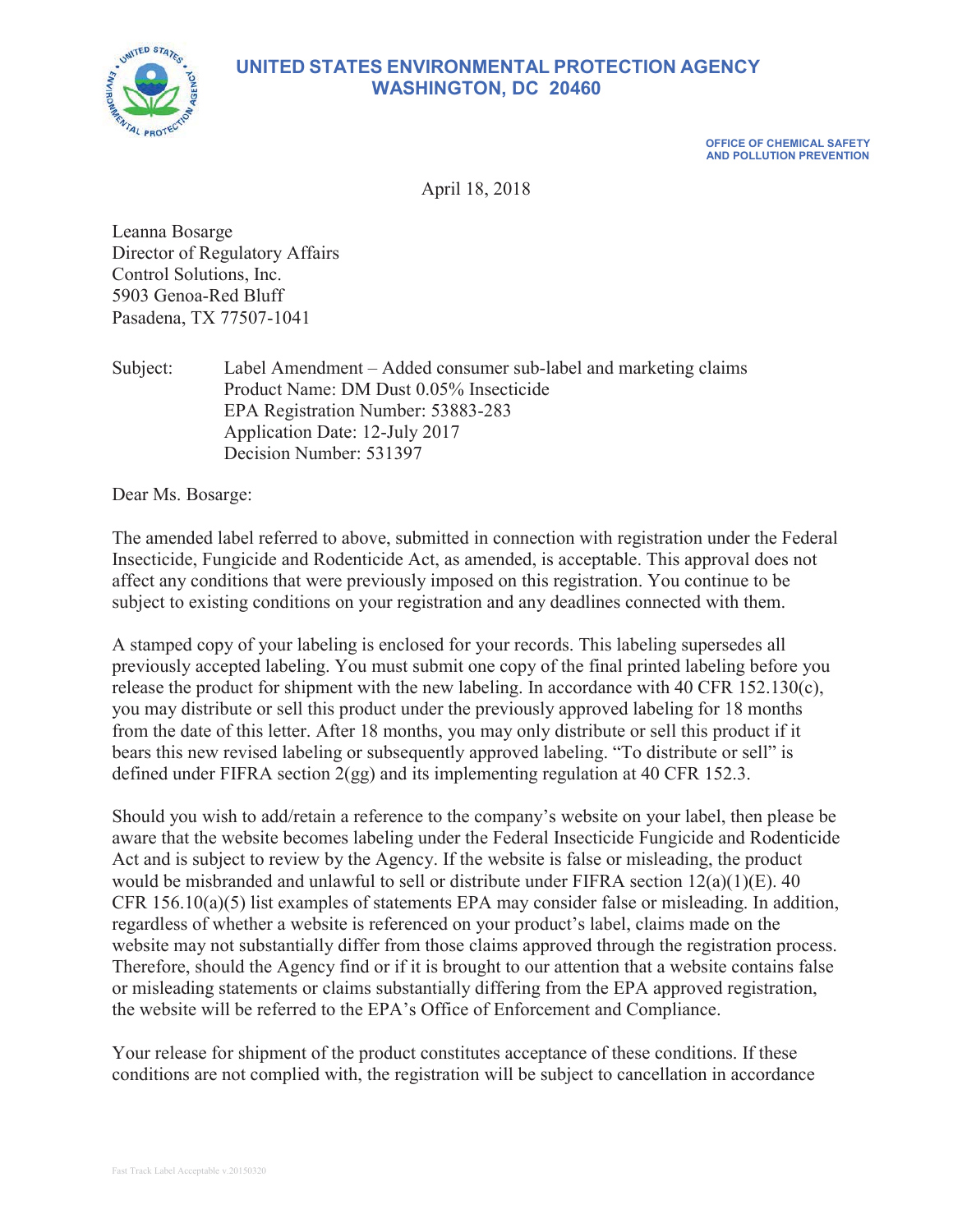Page 2 of 2 EPA Reg. No. 53883-283 Decision No. 531397

with FIFRA section 6. If you have any questions, please contact Matthew Aubuchon by phone at 703 347-0477, or via email at Aubuchon.Matthew@epa.gov.

Sincerely,

Kable Bo Davis, Product Manager 3 Invertebrate and Vertebrate Branch 1 Registration Division (7505P) Office of Pesticide Programs

Enclosure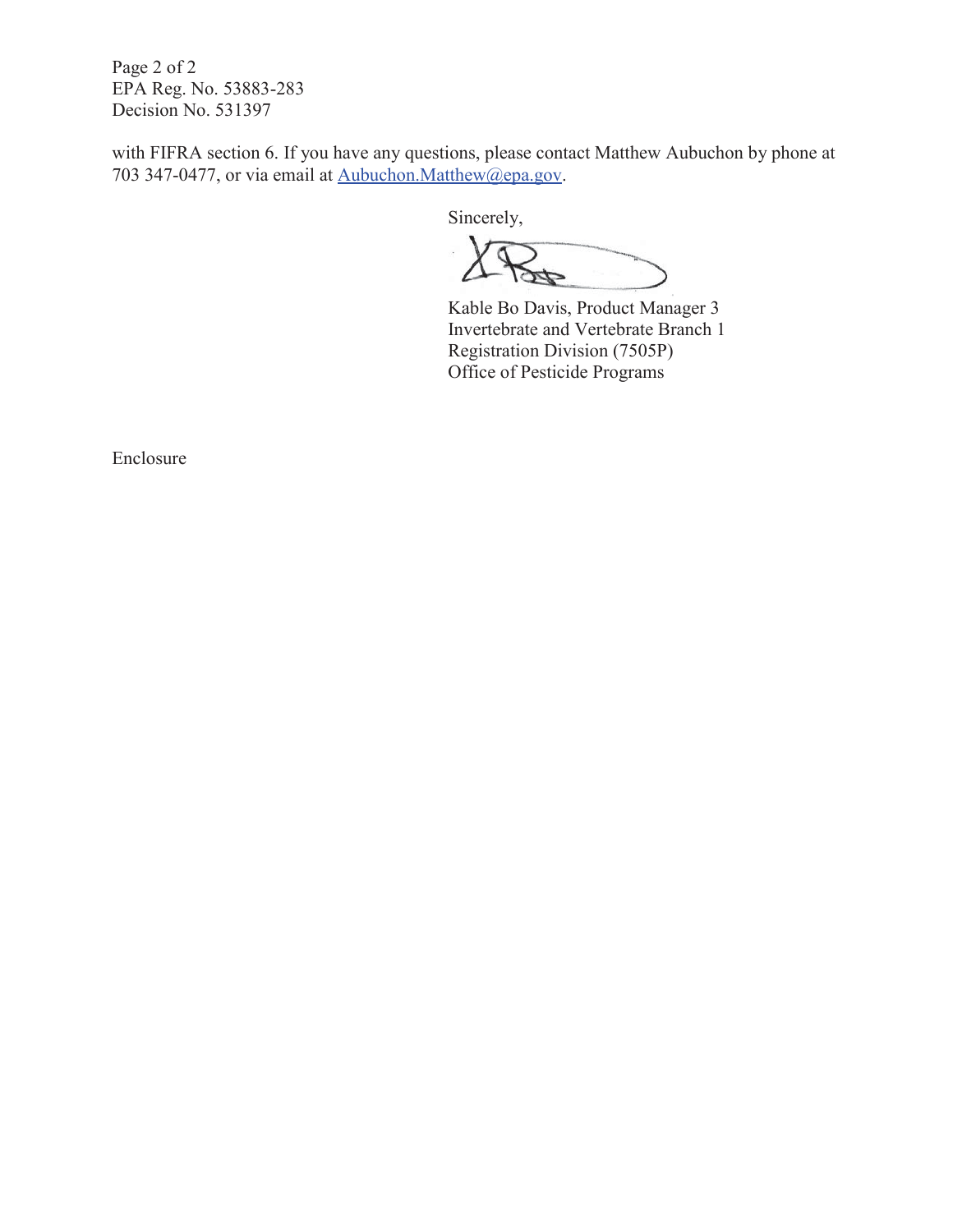# **DM Dust 0.05% INSECTICIDE**

# **ACCEPTED** 04/18/2018

Under the Federal Insecticide, Fungicide and Rodenticide Act as amended, for the pesticide registered under EPA Reg. No.

53883-283

## **[Alt. Brand Name: D-FENSETM DUST]**

[Optional Generic Descriptor: Insecticide]

[Optional Marketing Claims]

- x Provides Control of Ants, Bees, Cockroaches, Fleas, Silverfish, Ticks, Termites (localized control only) and numerous stored product pests.
- Kills listed crawling insects if left undisturbed for up to 8 months
- For use indoors and outdoors
- Does not clump or absorb moisture.
- Non-staining
- Controls [images of insects] Fire Ants, Fleas, Ticks, Termites (localized control only) and other listed insects
- Kills the Fire Ant mound
- Kills Termites (localized control only), Carpenter Ants and Carpenter Bees
- Water-Proof Dust
- x For Indoor/Outdoor Residential Use Only
- For Household Use
- Kills Listed Insects for Up to 8 Months
- Controls Fire Ants
- Household Ornamental Garden Insect Control
- For Use on Ornamentals
- Use on Roses, Flowers and Ornamentals
- Easy to Use
- $\bullet$  Convenient
- $\bullet$  Kills Fire Ants Through Contact No Watering in Required
- Ready to Use Dry Treatment of Fire Ant Mounds
- Long Lasting Residual Action
- Long Lasting
- Odorless
- To Control Imported Fire Ants on Lawns and Other Residential Areas
- Fast, Effective Kill of Fire Ants
- Fast, Effective Kill of Stinging Ants
- Kills the Queen
- $\bullet$  Kills the Mound
- 8 oz Treats Up to 15 Fire Ant Mounds
- 1 lb. Treats Up to 30 Fire Ant Mounds
- 2 lbs. Treats Up to 60 Fire Ant Mounds
- Kills Carpenter Ants invading treated wall voids for up to 1 year (12 months)\* {\*Need to inspect treatment area at 6 months}

## **ACTIVE INGREDIENT:**

| $100.00\%$ |
|------------|

EPA Reg. No. 53883-283 EPA Est. No: xxxxx-xx-xxx

Control Solutions, Inc. 5903 Genoa-Red Bluff Pasadena, TX 77507-1041

# **KEEP OUT OF REACH OF CHILDREN CAUTION**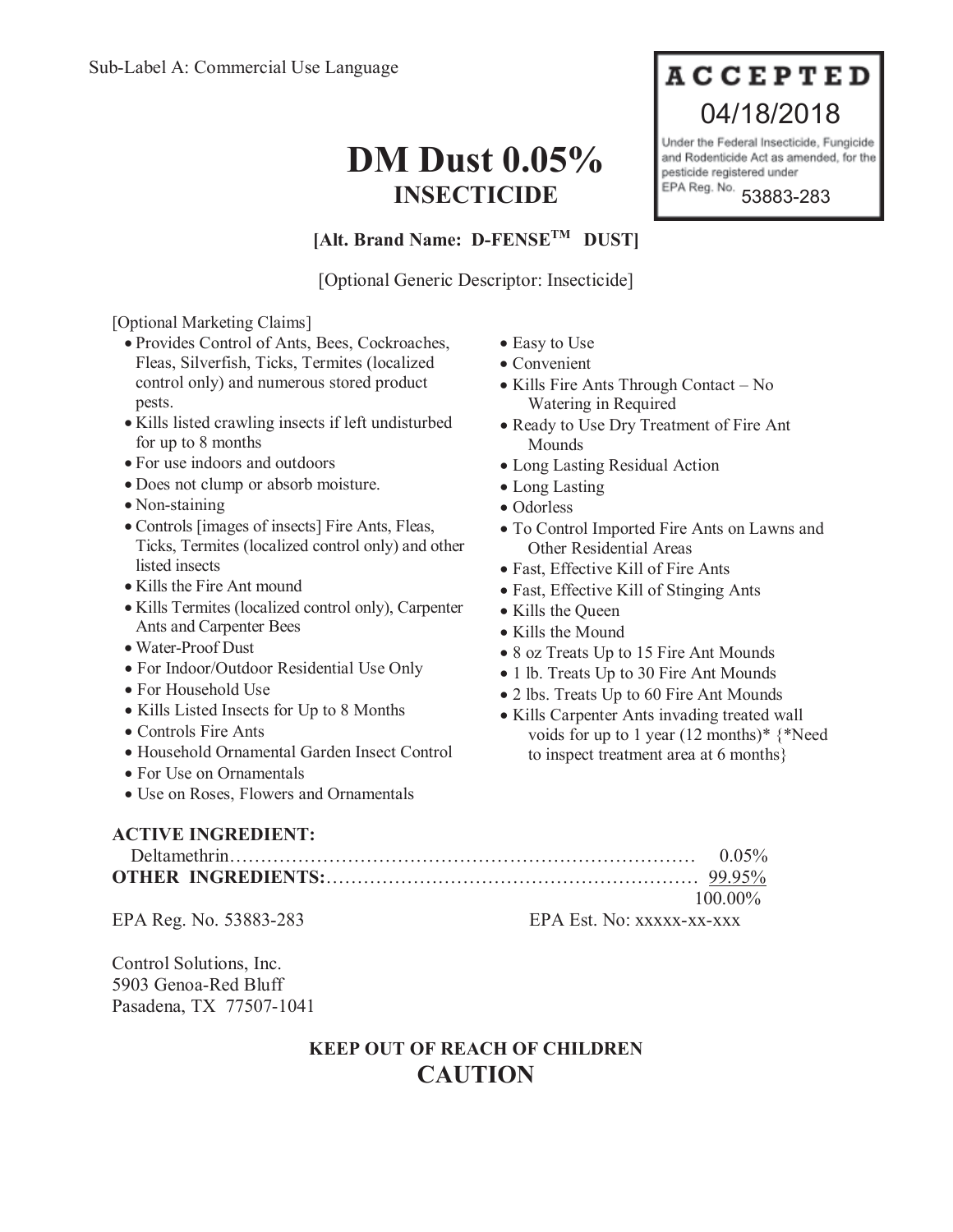**PRECAUCION AL USARIO:** Si usted no lee ingles, no use este producto hasta que la etiqueta le haya sido explicado ampliamente. (**TO THE USER**: IF you cannot read English, do not use this product until the label has been fully explained to you.)

See [side panel][inside booklet] for additional Precautionary Statements, Storage and Disposal instructions and Directions for Use.

## NET CONTENTS: [8 oz.] [1 lb.] [2 lb.] [5 lb.]

# **PRECAUTIONARY STATEMENTS**

### **Hazards to Humans & Domestic Animals**

**CAUTION:** Causes moderate eye irritation. Avoid contact with eyes, skin or clothing. Wash thoroughly with soap and water after handling and before eating, drinking, chewing gum, using tobacco or using the toilet.

| <b>FIRST AID</b>                                                                                          |                                                                                                                                                                      |  |  |  |
|-----------------------------------------------------------------------------------------------------------|----------------------------------------------------------------------------------------------------------------------------------------------------------------------|--|--|--|
| If on Skin:                                                                                               | • Take off contaminated clothing.                                                                                                                                    |  |  |  |
|                                                                                                           | • Rinse skin immediately with plenty of water for 15-20 minutes.                                                                                                     |  |  |  |
|                                                                                                           | • Call a poison control center or doctor for treatment advice                                                                                                        |  |  |  |
| If in eyes:                                                                                               | • Hold eye open and rinse slowly and gently with water for 15-20 minutes. Remove<br>contact lenses if present, after the first 5 minutes, then continue rinsing eye. |  |  |  |
|                                                                                                           | • Call a poison control center or doctor for treatment advice.                                                                                                       |  |  |  |
| <b>HOT LINE NUMBER</b>                                                                                    |                                                                                                                                                                      |  |  |  |
|                                                                                                           |                                                                                                                                                                      |  |  |  |
| Have the product container or label with you when calling a poison control center or doctor, or going for |                                                                                                                                                                      |  |  |  |
|                                                                                                           | treatment. You may also contact SafetyCall® International (866) 897-8050 for emergency medical                                                                       |  |  |  |

treatment. You may also contact SafetyCall® International (866) 897-8050 for emergency medical treatment information.

*[Note to label editor: Table format will be used if space allows for the first aid section; otherwise, paragraph format will be used.]*

#### **PERSONAL PROTECTIVE EQUIPMENT (PPE)**

Follow the manufacturer's instructions for cleaning/maintaining PPE. If no such instructions for washables exist, use detergent and hot water. Keep and wash PPE separate from other laundry. Some materials that are chemically resistant to this product are listed below.

Applicators and other handlers must wear:

- 1. Long-sleeved shirt and long pants
- 2. Shoes plus socks

#### **ENVIRONMENTAL HAZARDS**

This product is extremely toxic to fish and aquatic invertebrates. To protect the environment, do not allow pesticide to enter or run off into storm drains, drainage ditches, gutters or surface waters. Applying this product in calm weather when rain is not predicted for the next 24 hours will help to ensure that wind or rain does not blow or wash pesticide off the treatment area.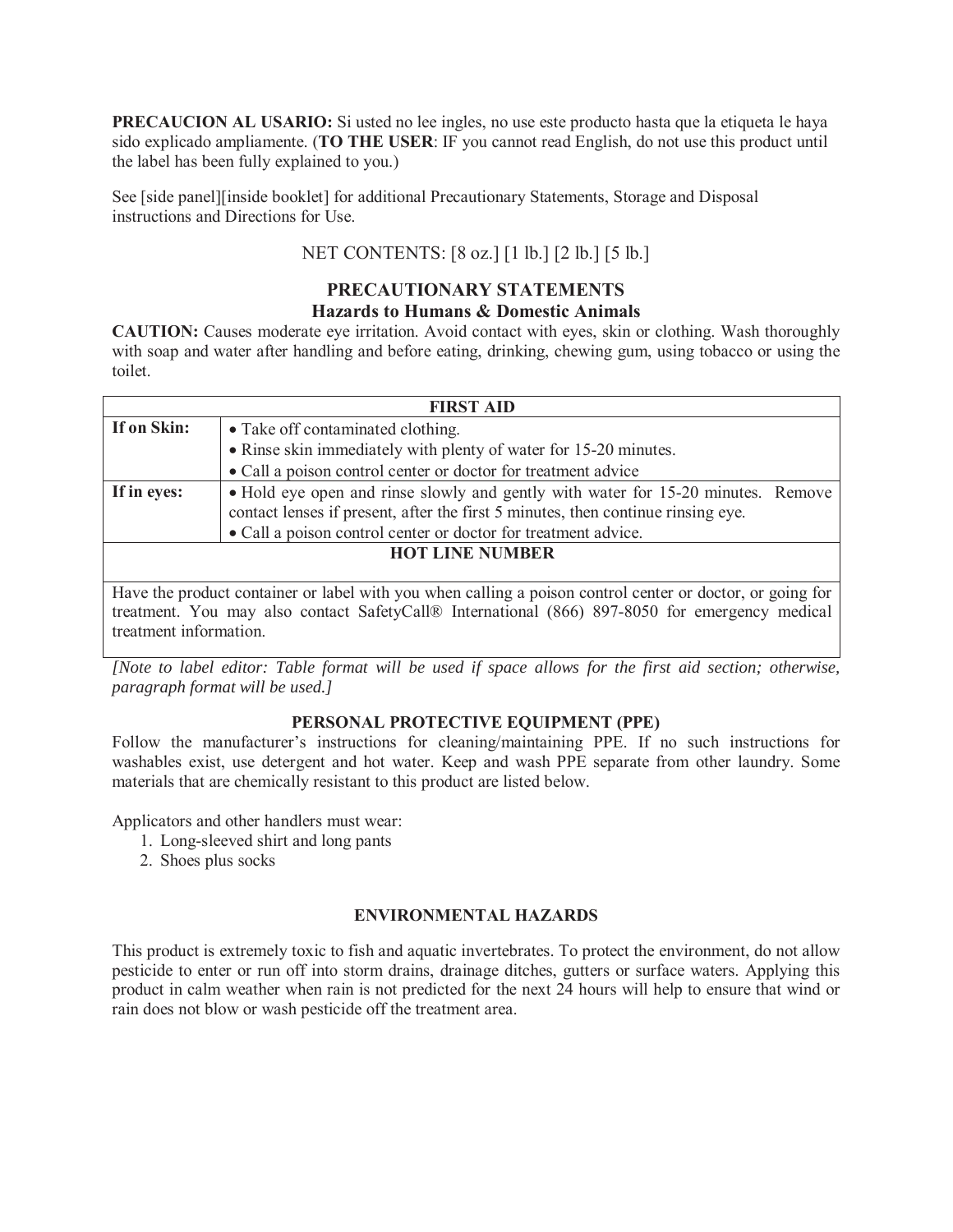#### **DIRECTIONS FOR USE**

It is a violation of Federal Law to use this product in a manner inconsistent with its labeling.

IMPORTANT: Read the entire Directions for Use, Precautions and Disclaimer of Warranties before using this product.

Not for use on plants being grown for sale or other commercial use, or for commercial seed production, or for research purposes. For use on plants intended for aesthetic purposes or climatic modification and being grown in interior plantscapes, ornamental gardens or parks, or on golf courses or lawns and grounds.

#### **PRODUCT INFORMATION**

DM Dust 0.05% is a ready-to-use insecticide dust which exhibits effective knockdown and residual control against the pests listed when used according to label directions.

DM Dust 0.05% can be used for residual pest control in and on buildings and structures and their immediate surroundings.

Do not use in aircraft cabins.

Permitted areas of use include but are not limited to: Animal quarters/ kennels, apartment buildings, bakeries, breweries, buses, canneries, cafeterias, dairies, food/feed manufacturing, processing and service establishments, greenhouses (non-commercial),grocery stores and supermarkets, industrial buildings and installations, laboratories, mausoleums, meat slaughtering and packing plants, recreational vehicles, nursing homes/day care centers, rail cars, restaurants, schools, sewers and underground tunnels, stores and institutions, supermarkets, telecommunication conduits, theatres, trucks/trailers, utility vaults and conduits, vessels, warehouses and zoos.

DM Dust 0.05% is intended for applications with hand or power duster, with a paint brush or equivalent means, to hiding and runway areas and other places where insects are found. In living areas, make applications in such a manner as to avoid depositions on exposed surfaces or introducing material into the air.

In the home, all the food processing surfaces and utensils must be covered during treatment or thoroughly washed before use. Exposed food must remain covered or be removed.

#### **APPLICATION INSTRUCTIONS**

To apply insecticide directly into cracks and crevices, use a bulbous duster or suitable equipment. Apply lightly and uniformly to infested area. Pay particular attention to cracks and crevices; service ducts; false floors and ceilings; wall voids; around electrical and telephone fittings and equipment; around water and sewer pipes; under and behind cabinets, refrigerators and sinks; around windows and doorframes; along baseboards; in attics and crawl spaces.

#### **USE RATE**

The amount to be applied will vary with the site but should usually be in the range of 2-3 grams of DM Dust 0.05% per square yard (or 0.5 lbs per 1000 square feet).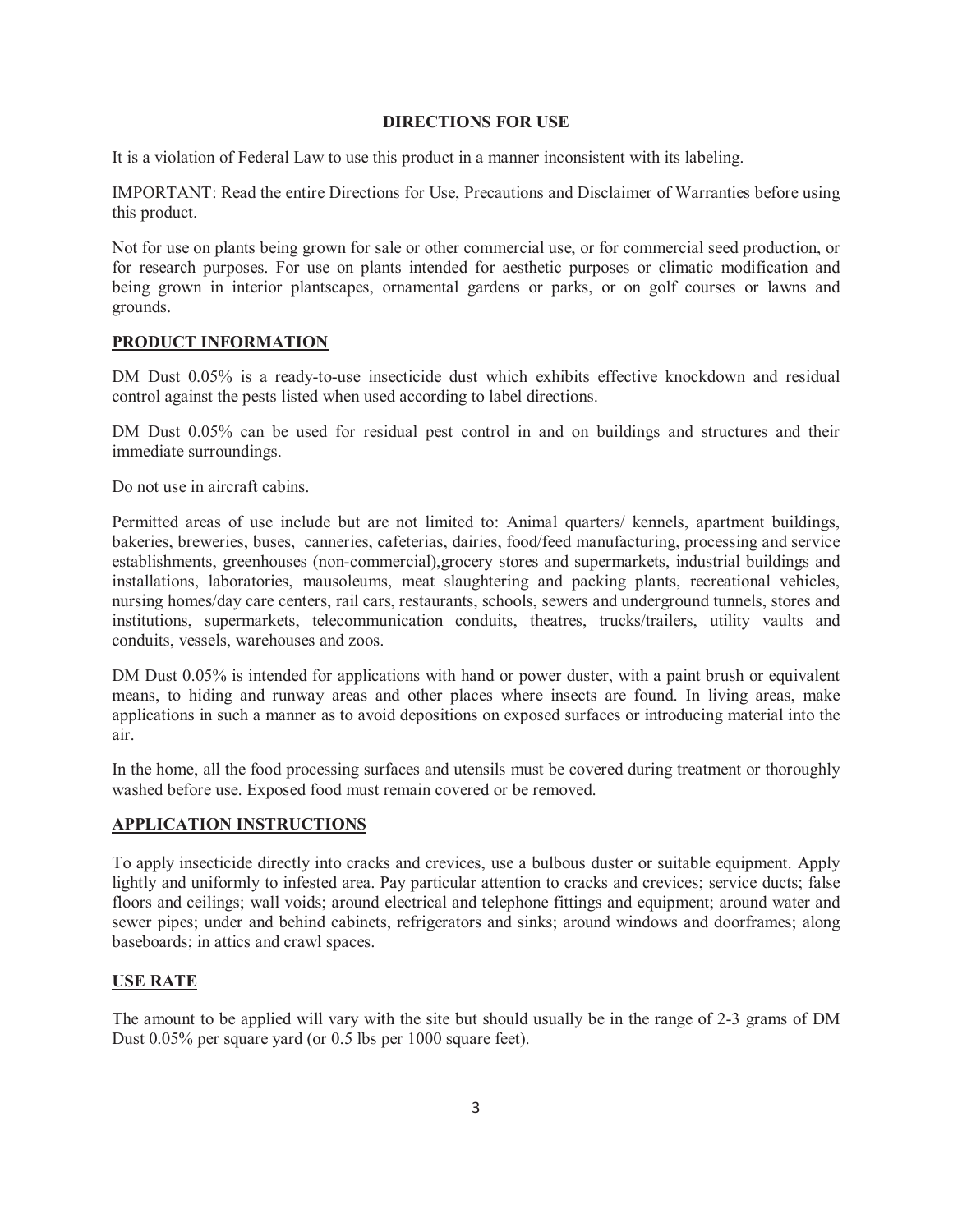#### **INDOOR USE**

#### **FOOD/FEED HANDLING ESTABLISHMENT APPLICATIONS**

DM Dust 0.05% applications are permitted in both food/feed and non-food areas of food/feed handling establishments as a general surface, spot, or crack and crevice treatment. Food/feed handling establishments are defined as places other than private residences in which exposed food/feed is held, processed, prepared or served. Included also are areas for receiving, storing, packing (canning, bottling, wrapping, boxing), preparing, edible waste storage and enclosed processing systems (mills, dairies, edible oils, syrups) of food. Serving areas where food is exposed and the facility is in operation are also considered food areas.

**Non-Food/Non-Feed Areas:** Examples of non-food/non-feed areas include garbage rooms. lavatories, floor drains (to sewers), entries and vestibules, offices, locker rooms, machine rooms, boiler rooms, mop closets and storage (after packaging, canning or bottling).

**General Surface Application:** Do not apply as a general surface application in the food/feed handling areas of the facility, when the facility is in operation or foods are exposed. Do not apply directly to food products. Cover or remove all food processing and/or handling equipment during application. After application in food processing plants, bakeries, cafeterias and similar facilities, wash all equipment, benches, shelving and other surfaces which food will contact. Clean food handling or processing equipment and thoroughly rinse with clean, fresh water.

**Spot, Crack and Crevice Application:** Spot and/or Crevice applications may be made while the facility is in operation provided exposed food is covered or removed from area being treated prior to application. Do not apply directly to food or food handling surfaces.

DM Dust 0.05% may also be applied as a void treatment using suitable equipment, as mentioned above, including Actisol® DPA equipment. Be sure to thoroughly treat service ducts, false floors and ceilings, wall voids, attics and crawl spaces. The amount of dust to be applied will vary with the site but should usually be in the range of 2-3 grams per square yard (or 0.5 lbs per 1000 square feet). Dust applications should be made in a manner to avoid deposits in exposed surfaces introducing the material in the air.

#### **ANTS, BOXELDER BUGS, COCKROACHES (INCLUDING BOTH RESISTANT AND NON-RESISTANT STRAINS), CRICKETS, FLEAS, FIREBRATS AND SILVERFISH:**

Apply DM Dust 0.05% thoroughly to all areas where these pests crawl and hide, especially in those areas described above. For ants, apply to ant trails, around doors and windows and other places where ants enter premises.

**TERMITES\*, CARPENTER ANTS AND CARPENTER BEES:** Apply to voids or channels in damaged wooden members of a structure; to cracks, spaces or bearing joints between wooden members of a structure; or between such members and the foundation; and in locations vulnerable to termite attack. Drilling may be necessary prior to applying DM Dust 0.05% in these locations, but it must be recognized that such drilling and treating of timber in a particular location may not result in complete coverage of infested and vulnerable voids or galleries. Drilling directly overhead with subsequent application of DM Dust 0.05% should be avoided. DM Dust 0.05% can be applied in attics and crawl spaces to prevent entry of drywood and formosan termites at a rate of 0.5 lb per 1000 square feet of floor area. In these treatments, all vents and blowers should be closed. Inspect at 6 months and one year to ensure that colony has been killed. Retreat if necessary.

**\*For subterranean termites the purpose of such applications of DM Dust 0.05% is to kill workers or winged forms which may be present in the treated channels at the time of treatment. Such**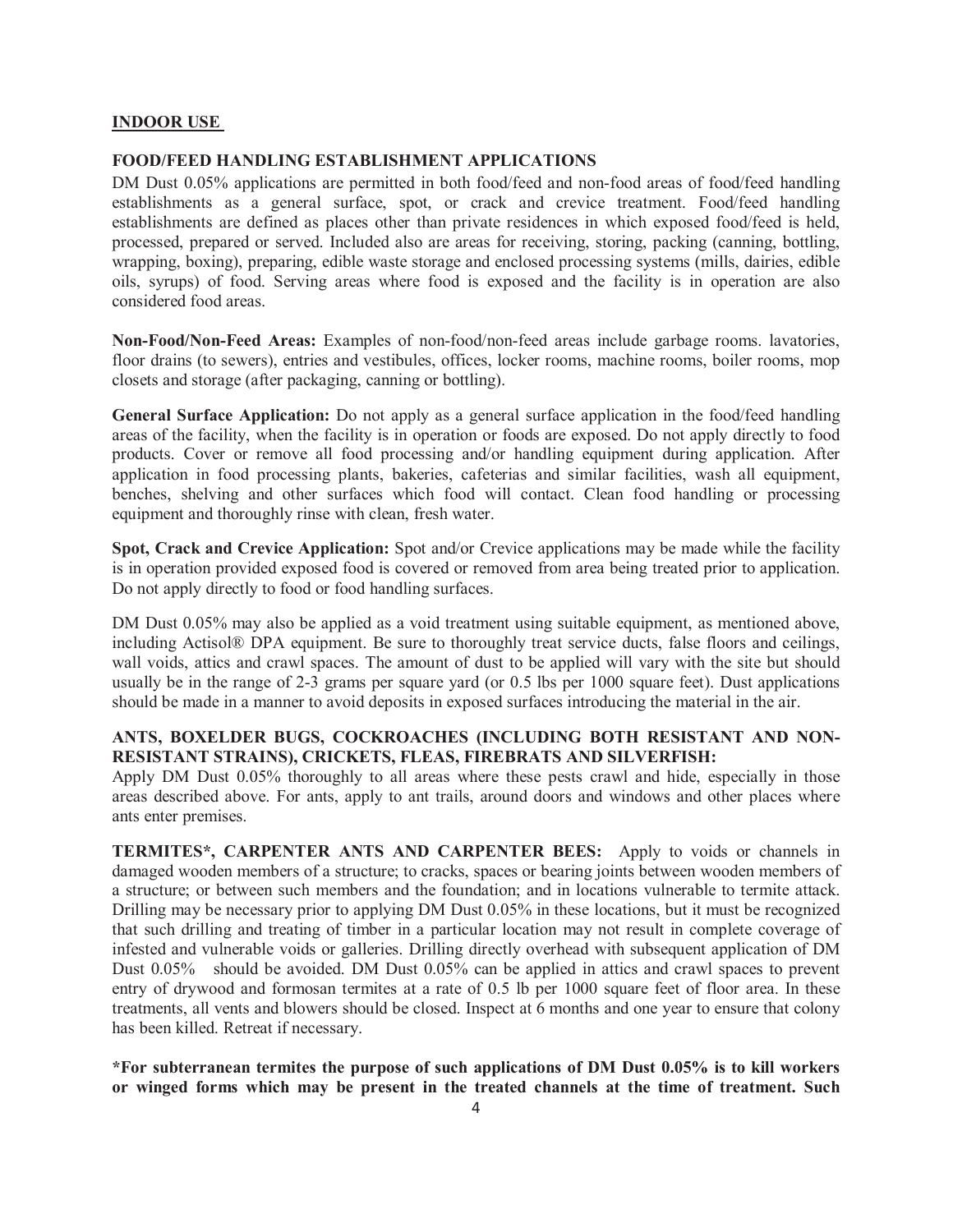**applications are not a substitute for mechanical alteration, soil treatment or foundation treatment but merely a supplement. For active termite infestations, get a professional termite inspection. Such applications are not a substitute for mechanical alteration, soil treatment or foundation treatment but merely a supplement. This supplemental treatment can be particularly supportive of new construction.**

**CENTIPEDES, GROUND BEETLES, MILLIPEDES, SCORPIONS, SPIDERS AND SOWBUGS:**  Apply DM Dust 0.05% along and behind baseboards, to window and door frames, corners, pipes, storage locations, attics, crawl spaces and other areas in which these pests may enter or crawl.

**WASPS AND BEES:** It is generally advisable to treat wasp and bee nests in the evening when insects are less active and have returned to the nest. Wear protective clothing if deemed necessary to avoid stings. Using hand or power duster or other suitable means, with extension tubes if necessary, and thoroughly dust nest, entrance and surrounding areas where insects alight. Nests in wall voids can be located by listening with your ear against the wall. Drill a hole in the area, blow dust in and reseal. For ground wasps, dust entrance and surrounding areas. For best results check nests carefully one or two days after treatment to ensure complete kill, then remove and destroy nest to prevent emergence of newly-hatched insects. If removal is not feasible, retreat the nest, if necessary. Do not use this product to treat overhead nests.

**WEBBING CLOTHES MOTHS:** Use DM Dust 0.05% as a crack and crevice treatment in closets and other storage areas where these pests are found. This is an adjunct treatment and will not control moth larvae already on the clothes. DO NOT apply this product directly to clothing.

**CARPET BEETLES (BLACK, FURNITURE, COMMON AND VARIED):** Dust where these insects are found, for example: on and under edges of floor coverings, around baseboards, under rugs and furniture, and in closets. In residential areas, do not apply as a broadcast application to floors or floor coverings.

**BEDBUGS:** Apply DM Dust 0.05% thoroughly to all areas where these pests are typically found including: folds and tufts of mattresses, coils of springs, cracks and hollow posts of bed frames, upholstery of chairs and sofas, picture frame moldings and all cracks and crevices in the room should be treated. Allow powder to remain in contact with folds and tufts of mattresses, chair and sofa upholstery for 4-6 hours, then thoroughly vacuum these treated areas, dispose of vacuum bag and place clean linens on bed. Also vacuum treated areas that will come into direct contact with humans and pets.

**STORED PANTRY & PRODUCT PESTS:** To aid in the control of the exposed stages of: cadelles, cheese mites, cigarette beetles, confused flour beetles, dark meal worms, dermestid, drugstore beetles, grain mites, granary weevils, lesser grain borers, lesser mealworms, merchant grain beetles, red flour beetles, rice weevils, rusty grain beetles, saw –toothed grain beetles, spider beetles, tobacco moths, yellow mealworms, warehouse moths, Indian meal and Mediterranean flour.

#### **FOOD PROCESSING PESTS**

(Same crawling & flying pests listed as in Pantry & Stored Product Pests – above) and Fruit flies, Phorid flies and Sciarid flies.

Clean up waste materials, dust, dirt and other debris. Thoroughly treat floors, walls and other surfaces in storage and handling areas. Apply dust in cracks and crevices, behind and-under cupboards, and other difficult to reach areas where insects may hide. DO NOT apply directly on food/feed, utensils or on areas where food/feed is stored.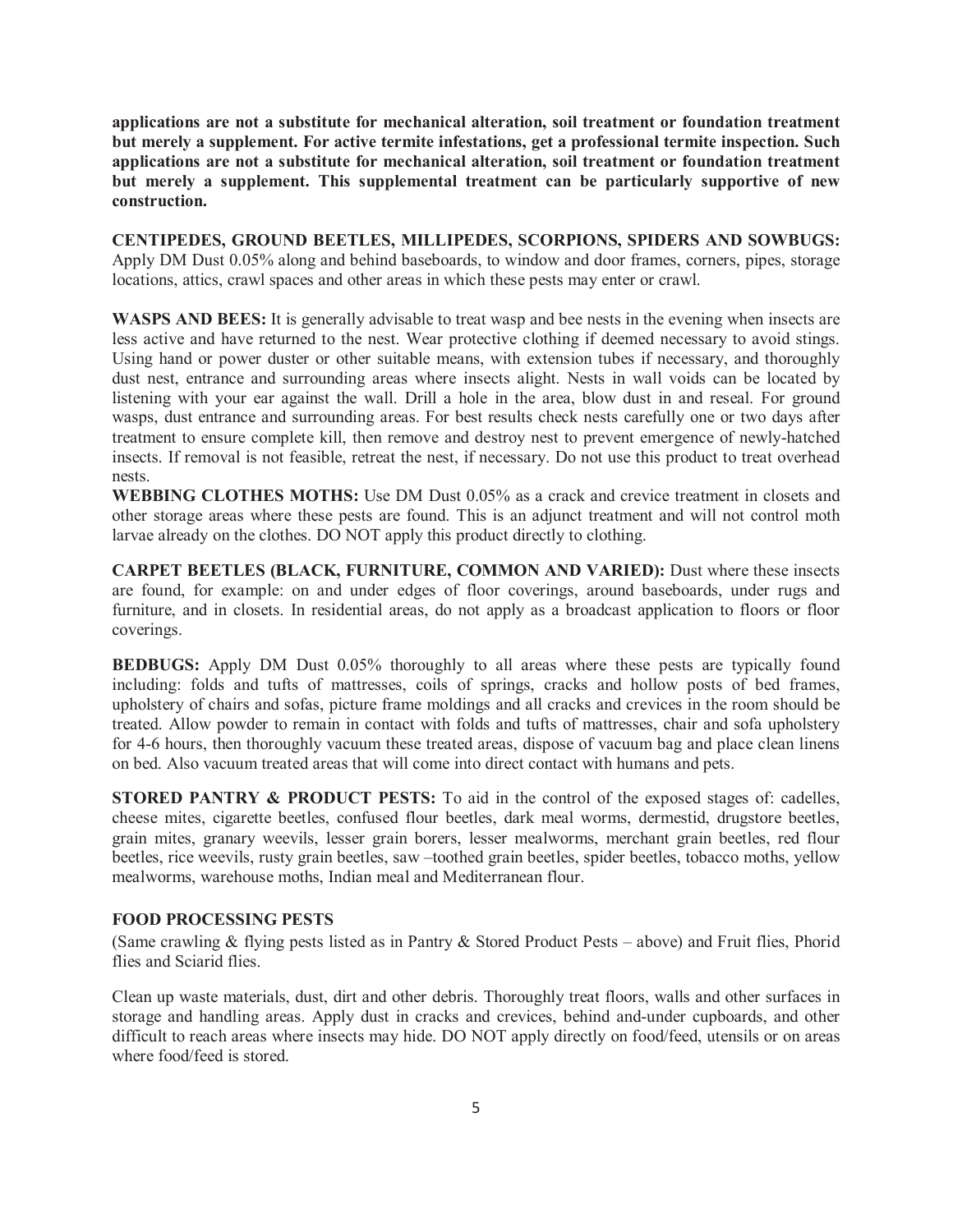#### **ORNAMENTAL PLANT PESTS**

For the control of: aphids, Leafrollers, beet armyworms, orange tortrix, blister beetles , periodical cicada, boxelder bugs, plant bugs, certain leafminers (Boxwood, Holly, Oak, Spruce Needle), rose chafer, elm leaf beetle, rose midges, flea beetles ,rose slugs, Japanese beetle , tent caterpillars, leafhoppers , Thrips, Weevils.

**SHRUBS AND ORNAMENTALS:** Apply when insects or their damage first appear and repeat at weekly intervals. Apply 8 ounces per 1000 square feet; or thoroughly apply to place a thin layer of dust on both upper and lower sides of leaves, stems and flowers.

**ROSES, PETUNIAS, CHRYSANTHEMUMS, GERANIUMS, CARNATIONS AND OTHER ROSES, PETUNIAS, CHRYSTANTHEMUMS, GERANIUMS, CARNATIONS AND OTHER ELATED FLOWERS:** To control many leaf and flower chewing insects, apply as soon as the insect appears and repeat at 7 day intervals or as long as insects continue to appear. Apply a thin layer of dust on both upper and lower sides of leaves, stems and flowers.

#### **OUTDOOR USE**

**PERIMETER TREATMENT:** Use DM Dust 0.05% as a residual treatment for control of ants, bees, centipedes, cockroaches, crickets, firebrats, fleas, ground beetles, millipedes, scorpions, silverfish, slugs, sowbugs, spiders, ticks and wasps. Make a residual treatment around windows and doors, porches, screens, eaves, patios, garages, under stairways in crawl spaces and other areas where pests hide. To help prevent the invasion of buildings and structures by these pests, apply 'thoroughly and uniformly to the foundation and crawl spaces where pests are active and may find entrance.

**SEWER TREATMENT:** Cockroach infestations in sanitary sewers may be treated with DM Dust 0.05% to provide quick knockdown and short-term population suppression. When treating sewers, one manhole per 200 linear feet should be treated. Treatments are made by removing the manhole cover and replacing with a disc of plywood bored to receive the typical flexible hose from portable or truck-mounted ventilating equipment. Apply 1-2 ounces of dust into the ventilating air to be dispersed quickly and thoroughly through the system.

**TELECOMMUNICATION TREATMENT:** Apply DM Dust 0.05% into telecommunication conduits, cracks and crevices, junction boxes, etc. using suitable application equipment (such as Actisol® DPA Duster, or other types of application equipment capable of applying the proper amount). The amount of DM Dust 0.05% to be applied will vary, but should usually be approximately 1 gram of dust per cubic foot of conduit. [To calculate cubic feet, use the following equation:  $(\Pi x \text{ radius2 of the conduit } x \text{ length})$ of the conduit. NOTE: radius = one-half the diameter. Example: 500 linear feet of a 4" ( $12" = 1$  foot; therefore, 0.33 ft) conduit =  $3.14 \times (0.17 \text{ ft} \times 0.17 \text{ ft}) \times 500 \text{ ft} = 45.39 \text{ cubic feet}$ .

DM Dust 0.05% can be used in areas showing signs of active termite infestations, such as underground telecommunication cable conduits, electrical cable conduits, junction boxes and manholes. Apply dust through suitable application equipment (such as the Actisol® DPA Duster, that is capable of delivering particles suspended in a low-pressure air system). Applications should be made from both ends of a run of open conduit in cases where breakdown in the conduit is suspected. DM Dust 0.05% can also be applied directly to the interior of the conduits after cables have been installed. Apply at the rate of 1 gram of dust per cubic foot of conduit using equipment (i.e., Actisol® DPA Duster) that is capable of delivering particles suspended in a low-pressure air system.

**FIRE ANTS:** Apply dust with a shaker can. Thoroughly apply to adequately cover mound and around the perimeter (18" from the outer edge of the mound). A second treatment may be necessary if complete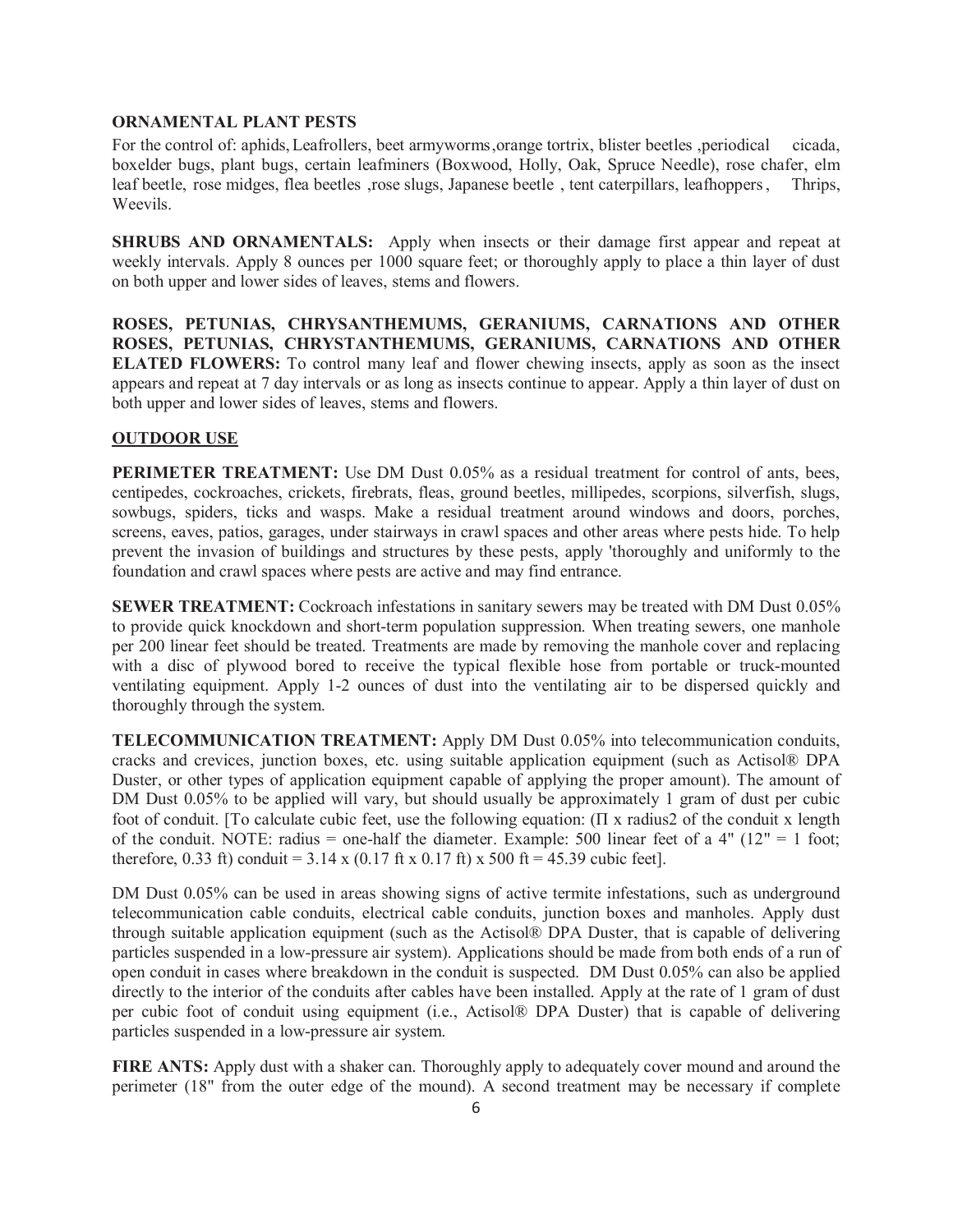control is not obtained. DO NOT DISTURB THE MOUND PRIOR TO APPLICATION. If possible, treat all colonies in the vicinity. Also, treat colonies which have not yet constructed a mound.

[Alternate directions – Evenly sprinkle one tablespoon (approximately  $\frac{1}{2}$  oz.) of DM Dust 0.05% over the top of each mound. Do not water in or disturb the mound. Apply when temperatures are between 65° and 80° F. Allow 3 to 4 days for maximum control. Do not use food utensils, such as a teaspoon or measuring cups, for food after use with pesticides.

**FLEAS AND TICKS IN RODENT BURROWS**: To control fleas and ticks in and around rodent burrows around homes and other buildings, apply DM Dust 0.05% with a shaker can, For prairie dogs thoroughly treat quarantine areas and holding areas as well as burrows in open fields. Thoroughly apply dust to adequately cover mound and around the perimeter (18" from the outer edge). Be sure to treat abandoned rodent burrows which are suspected of containing fleas and ticks. Treat for a minimum of 5 days for light rodent populations, 10 days when populations are dense.

#### **STORAGE AND DISPOSAL**

**PROHIBITIONS:** Do not contaminate water, food, or feed by storage or disposal. Do not reuse empty container.

**PESTICIDE STORAGE:** Mix only as needed. Do not store diluted material. Do not store near food or feed. In case of spill on floor or paved surfaces, sweep up and remove to chemical waste storage area until proper disposal can be made.

**PESTICIDE DISPOSAL:** Wastes resulting from the use of this product may be disposed of on site or at an approved waste disposal facility.

**CONTAINER HANDLING: Non-refillable container.** Do not reuse or refill this container. After insuring that the packet is completely empty, crush and dispose of in trash container. Offer for recycling, if available. If recycling is not available; then dispose of container in a sanitary landfill.

**Alt. instructions for 1 lb.containers.** Triple rinse as follows: Empty the remaining contents into application equipment or a mix tank. Fill the container ¼ full with water and recap. Shake for 10 seconds. Pour rinsate into application equipment or a mix tank or store for later use or disposal. Drain for 10 seconds after the flow begins to drip. Repeat this procedure two more times. Offer for recycling, if available. If recycling is not available; then dispose of container in a sanitary landfill.

NOTE: Containers larger than one pound may not be used or stored in food handling establishments.

#### **WARRANTY STATEMENT**

Control Solutions, Inc. warrants that this product conforms to the chemical description on the label thereof and is reasonably fit for purposes stated on such label only when used in accordance with directions under normal use conditions.

It is impossible to eliminate all risks inherently associated with use of this product. Crop injury, ineffectiveness, or other unintended consequences may result because of such factors as weather conditions, presence of other materials, or the manner of use or application, all of which are beyond the control of Control Solutions, Inc. To the extent consistent with applicable law, Control Solutions, Inc. shall in no event be liable for consequential, special, or indirect damages resulting from the use or handling of this product. All such risks shall be assumed by the Buyer. In addition to the foregoing, no purchaser of this product (other than an end user) shall be entitled to any reimbursement for any loss suffered as a result of any suspension or cancellation of the registration for this product by the U.S. Environmental Protection Agency. Except, as expressly provided herein and to the extent consistent with applicable law, Control Solutions, Inc. makes no warranties, guarantees, or representations of any kind,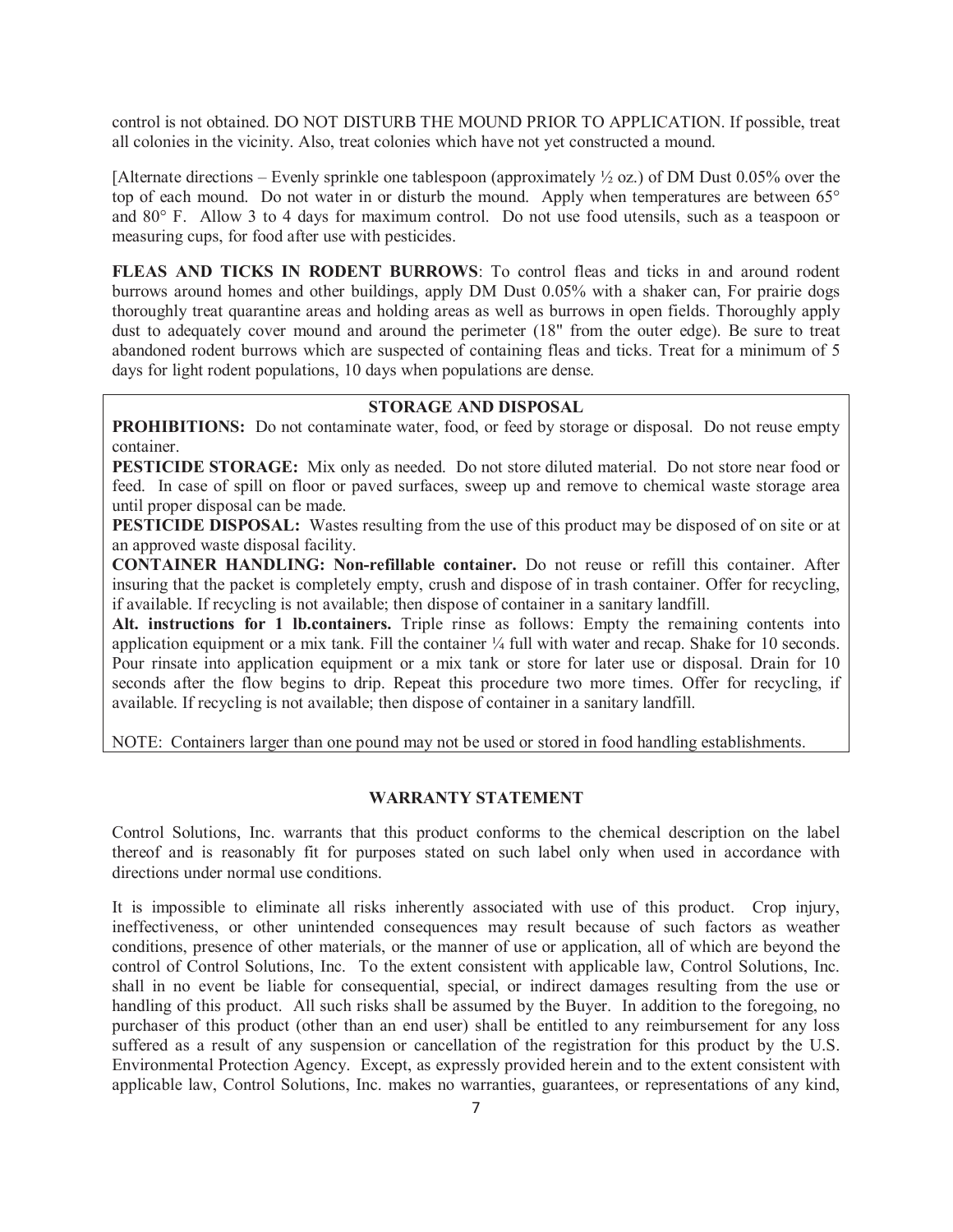either expressed or implied, or by usage of trade, statutory or otherwise, with regard to the product sold, including, but not limited to merchantability, fitness for a particular purpose, use or eligibility of the product for any particular trade usage. The exclusive remedy of any buyer or user of this product for any and all losses, injuries, or damage resulting from or in any way arising from the use, handling, or application of this product, whether in contract, warranty, tort, negligence, strict liability, or otherwise, shall be damages not exceeding the purchase price paid for this product or, at Control Solutions, Inc. election, the replacement of this product. [Optional]

NOTE: Buyer assumes all risks of use, storage or handling of this product not in strict accordance with label DIRECTIONS and PRECAUTIONS. [Optional Statement]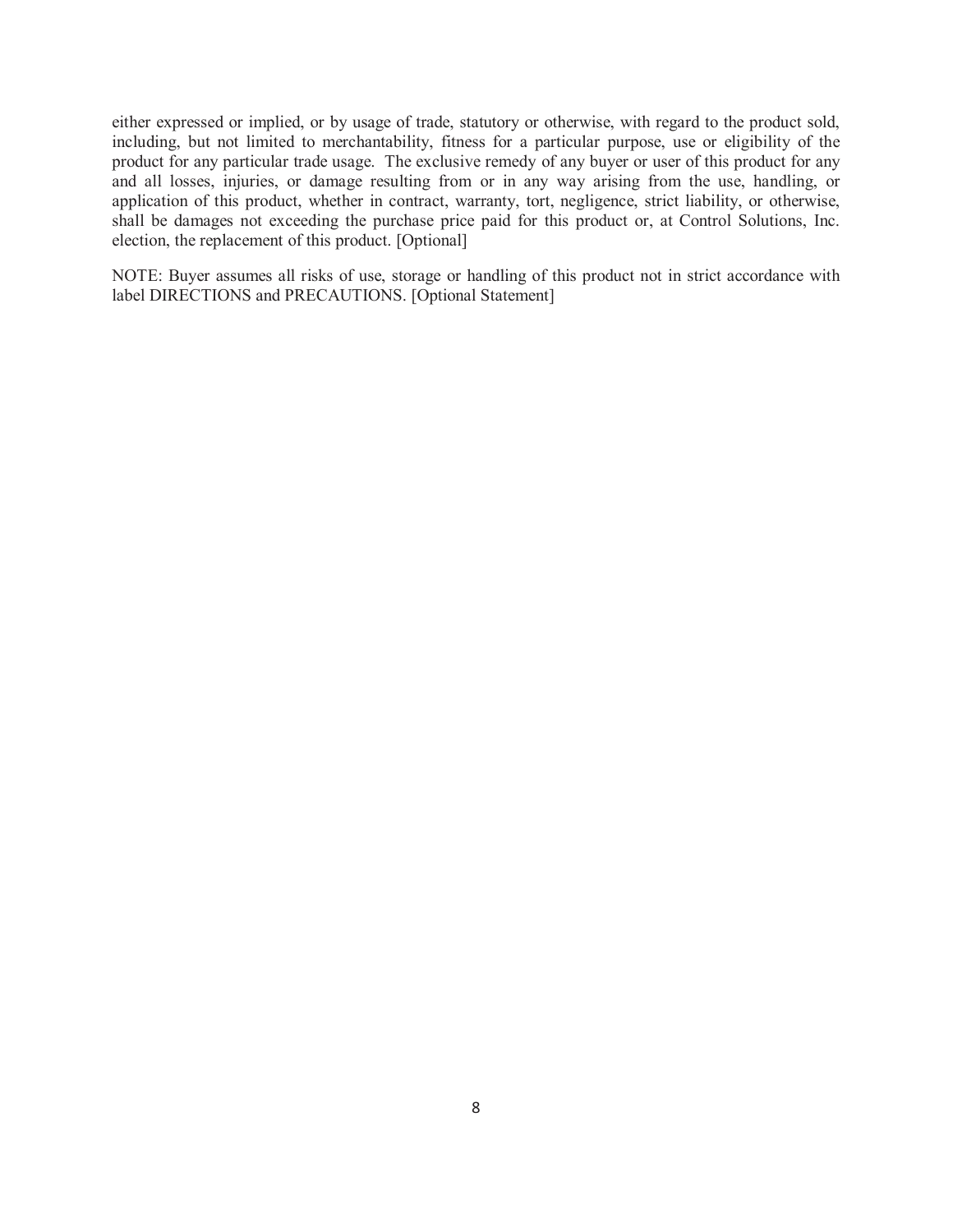# **DM Dust 0.05% INSECTICIDE**

# **[Alt. Brand Name: D-FENSETM DUST]**

[Optional Generic Descriptor: Insecticide]

• Easy to Use  $\bullet$  Convenient

Required

Mounds

• Long Lasting • Odorless

• Kills the Queen • Kills the Mound

• Kills Fire Ants on Contact – No Watering in

• To Control Imported Fire Ants on Lawns and

• Ready to Use Dry Treatment of Fire Ant

• Long Lasting Residual Action

Other Residential Areas • Fast, Effective Kill of Fire Ants • Fast, Effective Kill of Stinging Ants

• 8 oz Treats Up to 15 Fire Ant Mounds • 1 lb. Treats Up to 30 Fire Ant Mounds • 2 lbs. Treats Up to 60 Fire Ant Mounds • Kills Carpenter Ants invading treated wall

voids for up to 1 year (12 months) \* {\*Need

to inspect treatment area at 6 months}

### [Optional Marketing Claims]

- x Provides Control of Ants, Bees, Cockroaches, Fleas, Silverfish, Ticks, Termites (localized control only) and numerous stored product pests.
- Kills listed crawling insects if left undisturbed for up to 8 months
- x For use indoors and outdoors
- x Does not clump or absorb moisture.
- $\bullet$  Non-staining
- Controls [images of insects] Fire Ants, Fleas, Ticks, Termites (localized control only) and other listed insects
- Kills the Fire Ant mound
- x Kills Termites (localized control only), Carpenter Ants and Carpenter Bees
- Water-Proof Dust
- For Indoor/Outdoor Residential Use Only
- For Household Use
- Kills Listed Insects for Up to 8 Months
- Controls Fire Ants
- x Household Ornamental Garden Insect Control
- For Use on Ornamentals
- Use on Roses, Flowers and Ornamentals

## **ACTIVE INGREDIENT:**

| $0.05\%$   |
|------------|
|            |
| $100.00\%$ |

EPA Reg. No. 53883-283 EPA Est. No: xxxxx-xx-xxx

Control Solutions, Inc. 5903 Genoa-Red Bluff Pasadena, TX 77507-1041

# **KEEP OUT OF REACH OF CHILDREN CAUTION**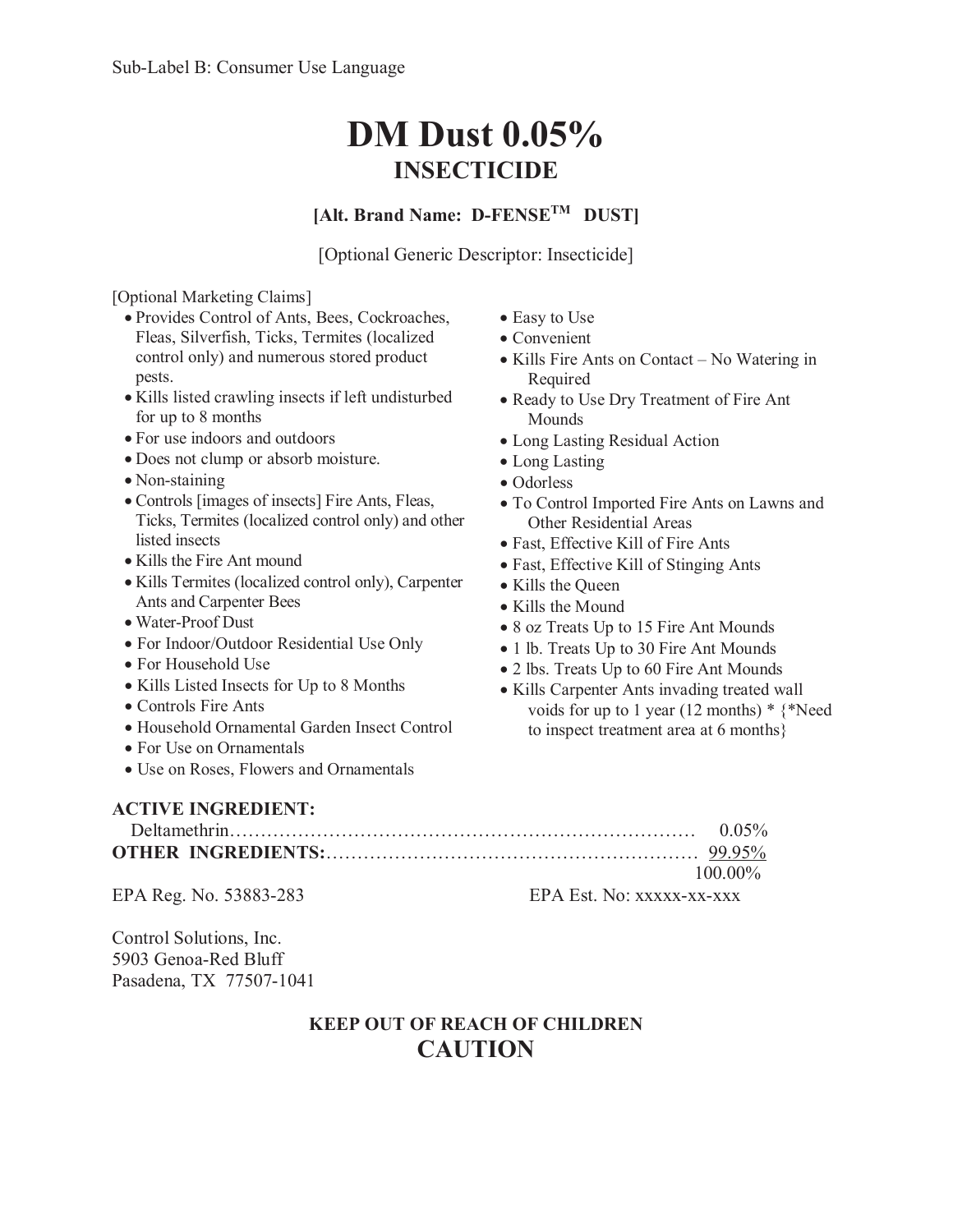**PRECAUCION AL USARIO:** Si usted no lee ingles, no use este producto hasta que la etiqueta le haya sido explicado ampliamente. (**TO THE USER**: IF you cannot read English, do not use this product until the label has been fully explained to you.)

See [side panel][inside booklet] for additional Precautionary Statements, Storage and Disposal instructions and Directions for Use.

## NET CONTENTS: [8 oz.] [1 lb.] [2 lb.] [5 lb.]

# **PRECAUTIONARY STATEMENTS**

## **Hazards to Humans & Domestic Animals**

**CAUTION:** Causes moderate eye irritation. Avoid contact with eyes, skin or clothing. Wash thoroughly with soap and water after handling and before eating, drinking, chewing gum, using tobacco or using the toilet.

| <b>FIRST AID</b>                                               |                                                                                                           |  |  |  |
|----------------------------------------------------------------|-----------------------------------------------------------------------------------------------------------|--|--|--|
| If on Skin:                                                    | • Take off contaminated clothing.                                                                         |  |  |  |
|                                                                | • Rinse skin immediately with plenty of water for 15-20 minutes.                                          |  |  |  |
|                                                                | • Call a poison control center or doctor for treatment advice                                             |  |  |  |
| If in eyes:                                                    | • Hold eye open and rinse slowly and gently with water for 15-20 minutes. Remove                          |  |  |  |
|                                                                | contact lenses if present, after the first 5 minutes, then continue rinsing eye.                          |  |  |  |
| • Call a poison control center or doctor for treatment advice. |                                                                                                           |  |  |  |
| <b>HOT LINE NUMBER</b>                                         |                                                                                                           |  |  |  |
|                                                                |                                                                                                           |  |  |  |
|                                                                | Have the product container or label with you when calling a poison control center or doctor, or going for |  |  |  |
|                                                                | treatment. You may also contact SafetyCall® International (866) 897-8050 for emergency medical            |  |  |  |

treatment information.

*[Note to label editor: Table format will be used if space allows for the first aid section; otherwise, paragraph format will be used.]*

#### **ENVIRONMENTAL HAZARDS**

This product is extremely toxic to fish and aquatic invertebrates. To protect the environment, do not allow pesticide to enter or run off into storm drains, drainage ditches, gutters or surface waters. Applying this product in calm weather when rain is not predicted for the next 24 hours will help to ensure that wind or rain does not blow or wash pesticide off the treatment area.

#### **DIRECTIONS FOR USE**

It is a violation of Federal Law to use this product in a manner inconsistent with its labeling.

IMPORTANT: Read the entire Directions for Use, Precautions and Disclaimer of Warranties before using this product. DM Dust 0.05% Insecticide is a ready-to-use insecticide dust which exhibits effective knock down and long-lasting control against the pests listed when used according to label directions DM Dust 0.05% Insecticide can be used for long-lasting pest control in and around homes and their immediate surroundings Permitted areas of use include but are not limited to:

| -animal quarters | -mobile homes and recreational vehicles |
|------------------|-----------------------------------------|
| -apartments      | -household greenhouses                  |
| -houses          | -ornamentals                            |
| -vegetables      |                                         |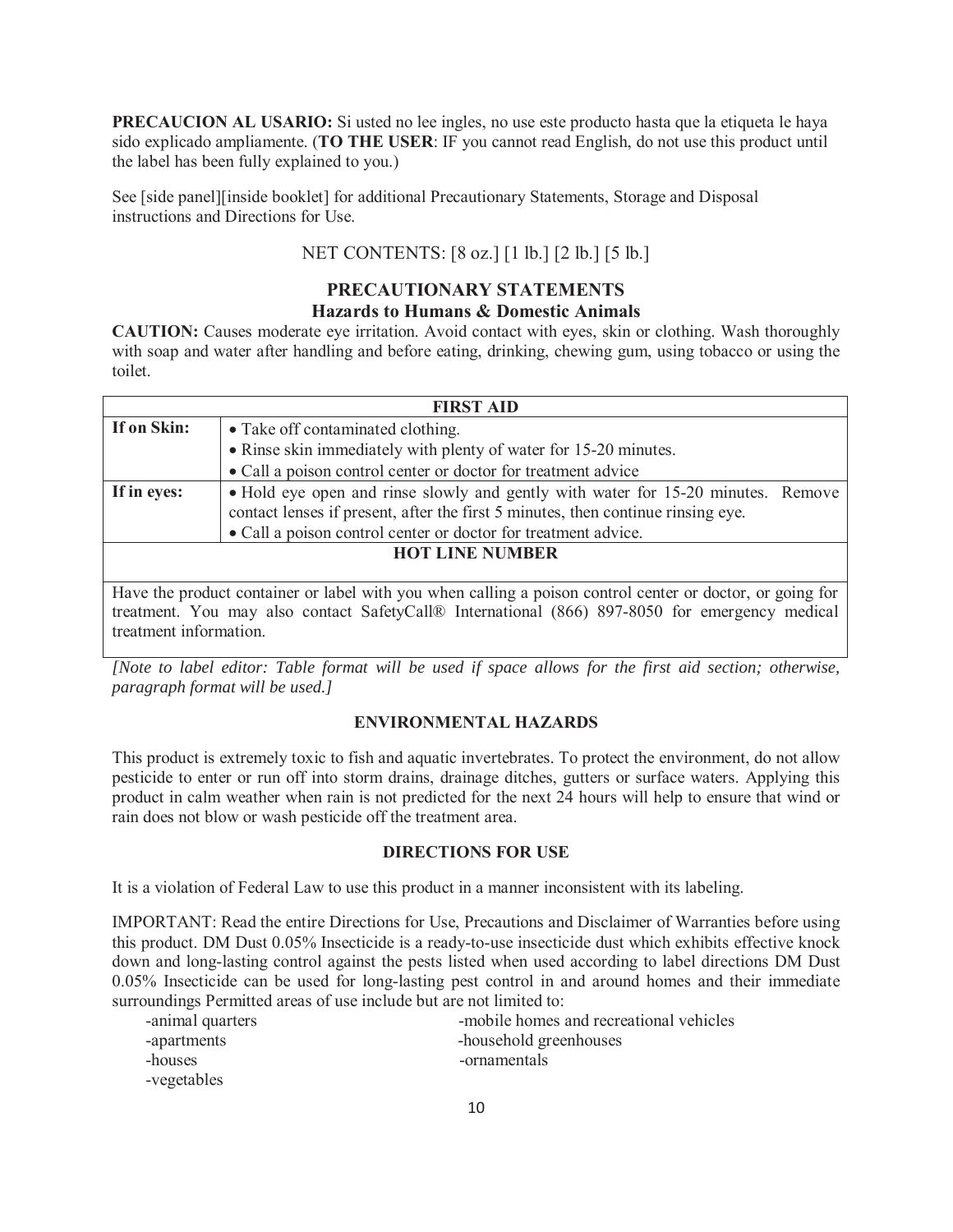This product is intended for application with a hand duster or from the shaker can, with a paint brush or by other suitable means, to hiding and runway areas and other places where insects are found. Food utensils such as a teaspoon or measuring cup should not be used for food after use with pesticides.

#### **INDOOR USE**

In living areas, make applications in such a manner as to avoid deposits on exposed surfaces or introducing the material into the air. To avoid the possibility of staining, do not use or carpets, upholstery and other fabrics. Do not apply as a broadcast application indoors. Application is prohibited directly into sewers or drains, or to any area like a gutter where drainage to sewers, storm drains, water bodies, or aquatic habitat can occur. Do not allow the product to enter any drain during or after application.

To apply insecticide directly into cracks and crevices, use a bulbous duster, or other suitable equipment. Apply lightly and uniformly to infested areas. Pay particular attention to cracks and crevices; service ducts, false floors and ceilings; wall void; around electrical and telephone fittings and equipment; around water and sewer pipes; under and behind cabinets; refrigerators and sinks; around windows and door frames; along baseboards; in attics and crawl spaces. Apply at the rate of 1 oz. of product per 125 square feet (or ½ lb. per 1000 square feet). Repeat after 10 days only if needed to maintain control. Do not apply more than 2 times per year.

**Ants, boxelder bugs, cockroaches (including both resistant and non-resistant strains), crickets, fleas, firebrats and silverfish:** Apply DM Dust 0.05% Insecticide thoroughly to all areas where these pests crawl and hide, especially in those areas described above. For Ants, apply to ant trails, around doors and windows and other places where ants enter premises.

**Termites, Carpenter Ants and Carpenter Bees:** For Localized Treatment of Wood Infesting Termites, Carpenter Ants, and Carpenter Bees; apply to voids to channels in damaged wooden members of a structure, to cracks, spaces or bearing joints between wooden members of a structure; or between such members and the foundation; and in locations vulnerable to termite attack. Drilling may be necessary prior to applying dust in these locations, but it must be recognized that such drilling and treating of timber in a particular location may not result in complete coverage of infested and vulnerable voids or galleries.

When drilling, care should be taken to avoid drilling into electrical wire, plumbing, gas lines or other utilities. Re-seal holes following treatment. This dust can be applied in attics and crawl spaces to prevent entry of drywood and formosan termites at a rate of 1/2 lb. per 1000 square feet of floor area. In these treatments, all vents and blowers should be closed. Inspect at 6 months and one year to ensure that colony has been killed. Repeat after 10 days only if needed to maintain control. Do not apply more than 2 times per year.

The purpose of such applications of DM Dust 0.05% Insecticide is to kill workers or winged forms which may be present in the treated channels at the time of treatment. Such applications are not a substitute for mechanical alteration, soil treatment or foundation treatment but merely a supplement. For active termite infestation, get a professional inspection.

**Centipedes, ground beetles, millipedes, scorpions, spiders and sowbugs:** Apply dust along and behind baseboards, to window and door frames, corners, pipes, storage locations, attics, crawl spaces, and other areas where these pests may enter or crawl.

**Wasps and Bees:** It is generally advisable to treat wasp and bee nests in the evening when insects are less active and have returned to the nest. Wear protective clothing if deemed necessary to avoid stings. Using hand or power duster (actisol or similar equipment) or other suitable means, with extension tubes if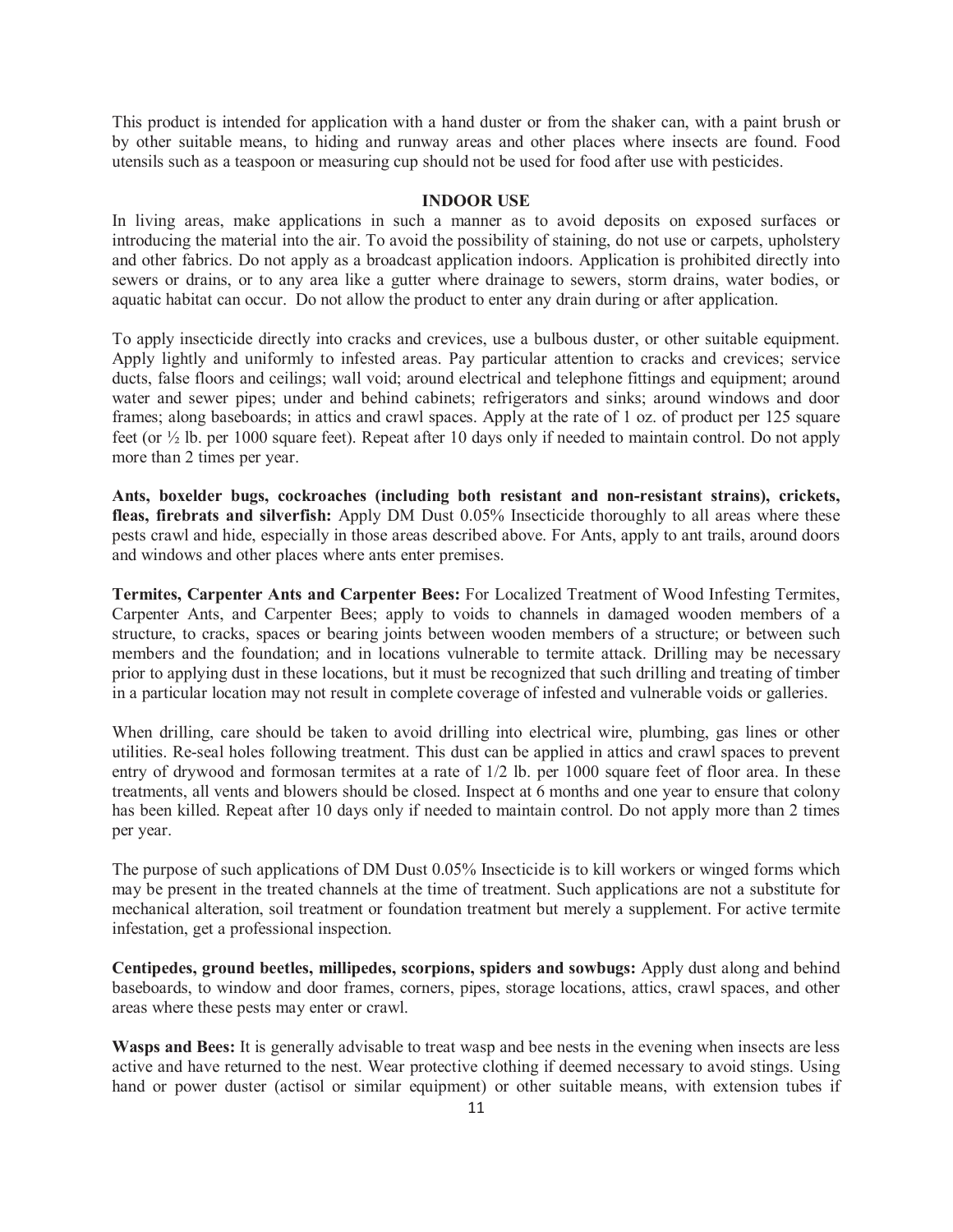necessary, thoroughly dust nets, entrance and surrounding areas where insects alight. Nests in wall voids can be located by listening with your ear against the wall. Drill a hole in the area, blow dust in and reseal. For ground wasps, dust entrance and surrounding areas. For best results check nests carefully one or two days after treatment to ensure complete kill then remove and destroy nest to prevent emergence of newly hatched insects. If removal is not feasible, retreat nest if necessary. Do not use this product to treat overhead nests.

**Webbing Clothes Moths:** Use DM Dust 0.05% Insecticide as a crack and crevice treatment in closets and other storage areas where these pests are found. This is an adjunct treatment and will not control moth larvae already on the clothes. DO NOT apply this product directly to clothing.

**Carpet Beetles (Black, Furniture, Common and Varied):** Dust where these insects are found, for example: on and under edges of floor coverings, around baseboards, under rugs and furniture, and in closets.

**Bedbugs:** Apply dust thoroughly to all areas where these pests are typically found including folds and tufts of mattresses, coils or springs, cracks and hollow posts of bedsteads, upholstery of chairs and sofas, picture frame moldings and all cracks and crevices in room should be treated. Allow powder to remain in contact with surface for 4-6 hours. Thoroughly vacuum treated areas, dispose of vacuum bag and place clean linens on bed.

**Stored Product Pests:** To aid in control of exposed stages of:

- 
- cadelles merchant grain beetles
- cheese mites red flour beetles
- cigarette beetles rice weevils
- confused flour beetles rusty grain beetles
- dark meal worms saw-toothed grain beetles
- drugstore beetles spider beetles
- 
- 
- lesser grain borers
- 
- 
- grain mites tobacco moths
- granary weevils vellow meal worms

In the home all food processing surfaces and utensils should be covered during treatment or thoroughly washed before use. Exposed food should be covered or removed. Clean up wastes materials, dust, dirt, and other debris. Thoroughly treat floors, walls and other surfaces in storage and handling areas. Apply dust in cracks and crevices, behind and under cupboards, and other difficult to reach areas where insects may hide. DO NOT apply directly on food, utensils or other areas where food is prepared, processed, served, or stored.

**ORNAMENTAL PLANT PESTS** For control of **aphids, beet armyworms, blister beetles, boxelder bugs, certain leafminers\* (Boxwood, Holly, Oak, Spruce Needle), elm leaf beetle, flea beetles, Japanese beetles", leafhoppers, leafrollers, orange tortrix, periodical cicada, plant bugs, rose chafer, rose midges, rose slugs, tent caterpillars, thrips, weevils**

**Shrubs & Ornamentals:** Apply when insects or their damage first appear. Repeat after 10 days only if needed to maintain control. Do not apply more than 2 times per year. Apply 8 ounces per 1000 square feet or thoroughly apply to place a thin layer of dust on both the upper and lower sides of leaves, stems and flowers.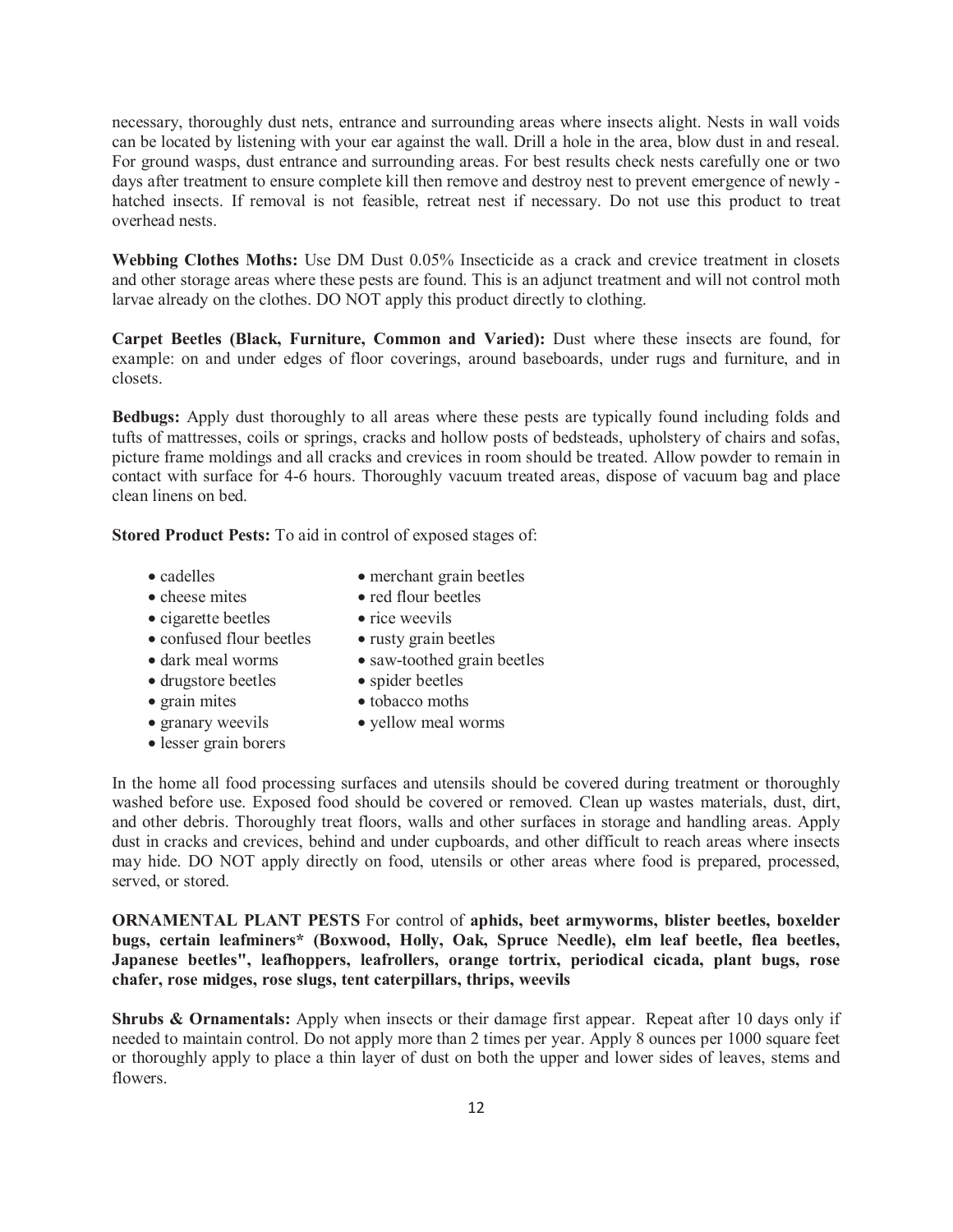**Roses Petunias Chrysanthemums Geraniums Carnations and other related flowers:** To control many leaf and flower chewing insects apply as soon as the insect appears. Repeat after 10 days only if needed to maintain control. Do not apply more than 2 times per year. Apply a thin layer of dust on both upper and lower sides of leaves, stems and flowers.

#### **OUTDOOR USE**

**Perimeter Treatment:** Use DM Dust 0.05% Insecticide as a residual treatment for control of ants, bees, centipedes, cockroaches, crickets, firebrats, fleas, ground beetles, millipedes, scorpions, silverfish, slugs, sowbugs, spiders, ticks and wasps. Make a residual treatment around windows and doors, porches, screens, eaves, patios, garages, under stairways, in crawl spaces where pests are active and may find entrance.

**Fleas and Ticks in Rodent Burrows:** To control fleas and ticks in and around rodent burrows around homes and other buildings, apply dust with a shaker can. Thoroughly apply dust to adequately cover mound and around the perimeter (18" from the outer edge). Be sure to treat abandoned rodent burrows which are suspected of containing fleas and ticks. Treat for a minimum of 5 days for light rodent populations, 10 days when populations are dense. Retreatment should only be made as necessary to maintain insect control.

**HOME VEGETABLE GARDENS**: Use a dust applicator such as a shaker can, dust gun, puffer or other bulbous duster, rotary duster or other appropriate available duster. Dust lightly to cover both upper and lower leaf surfaces with a thin, even film of dust. Apply when air is calm to avoid drift and contact with eyes and skin. Start applying at the farthest comer of the treatment area and work backward to avoid contact with dusted surfaces. Allow dust to settle in treated areas before reentering.

| <b>VEGETABLE</b>                                        | <b>TARGET PESTS</b>                                                                                                                                                                                                                                             | <b>REMARKS</b>                                                                                                                                                                                           | <b>APPLICATION</b><br><b>RATE: OZ OF</b><br><b>DUST/1000 FT<sup>2</sup></b> | <b>MAX</b><br><b>APPLICATIONS/</b><br><b>GROWING</b><br><b>SEASON</b> |
|---------------------------------------------------------|-----------------------------------------------------------------------------------------------------------------------------------------------------------------------------------------------------------------------------------------------------------------|----------------------------------------------------------------------------------------------------------------------------------------------------------------------------------------------------------|-----------------------------------------------------------------------------|-----------------------------------------------------------------------|
| Artichoke, Globe                                        | Aphids, armyworm,<br>cabbage looper, cribrate<br>weevil, leafminers, lygus bug<br>(plant bug), pale striped flea<br>beetles, plume moth, probas<br>bug                                                                                                          | Do not apply more than<br>specified amount $[0.14$ lb<br>$ai/A$ (active ingredient/acre)]<br>in one growing season. Allow<br>3 days between applications.<br>Do not apply within 3 days of<br>harvest.   | 2.13                                                                        | 5                                                                     |
| Bulb vegetables -<br>garlic, leeks,<br>onions, shallots | Cutworms, squash bugs,<br>stink bugs, thrips                                                                                                                                                                                                                    | Do not apply more than<br>specified amount $[0.112$ lb<br>$ai/A$ (active ingredient/acre)]<br>in one growing season. Allow<br>5 days between applications.<br>Do not apply within one day<br>of harvest. | 2.13                                                                        | 4                                                                     |
| Corn, Sweet                                             | Aphids, armyworms, chinch<br>bugs, click beetle, corn<br>earworm, corn rootworm<br>(adult), cutworms, European<br>corn borer, flea beetles,<br>grasshoppers, Japanese beetle<br>(adult), June beetle (adult),<br>Masked chafer (adult),<br>Southern corn borer, | Do not apply more than<br>specified amount [0.45 lb<br>$ai/A$ ] in one growing season.<br>Do not apply within 24 hours<br>of harvest.                                                                    | 2.13                                                                        | 16                                                                    |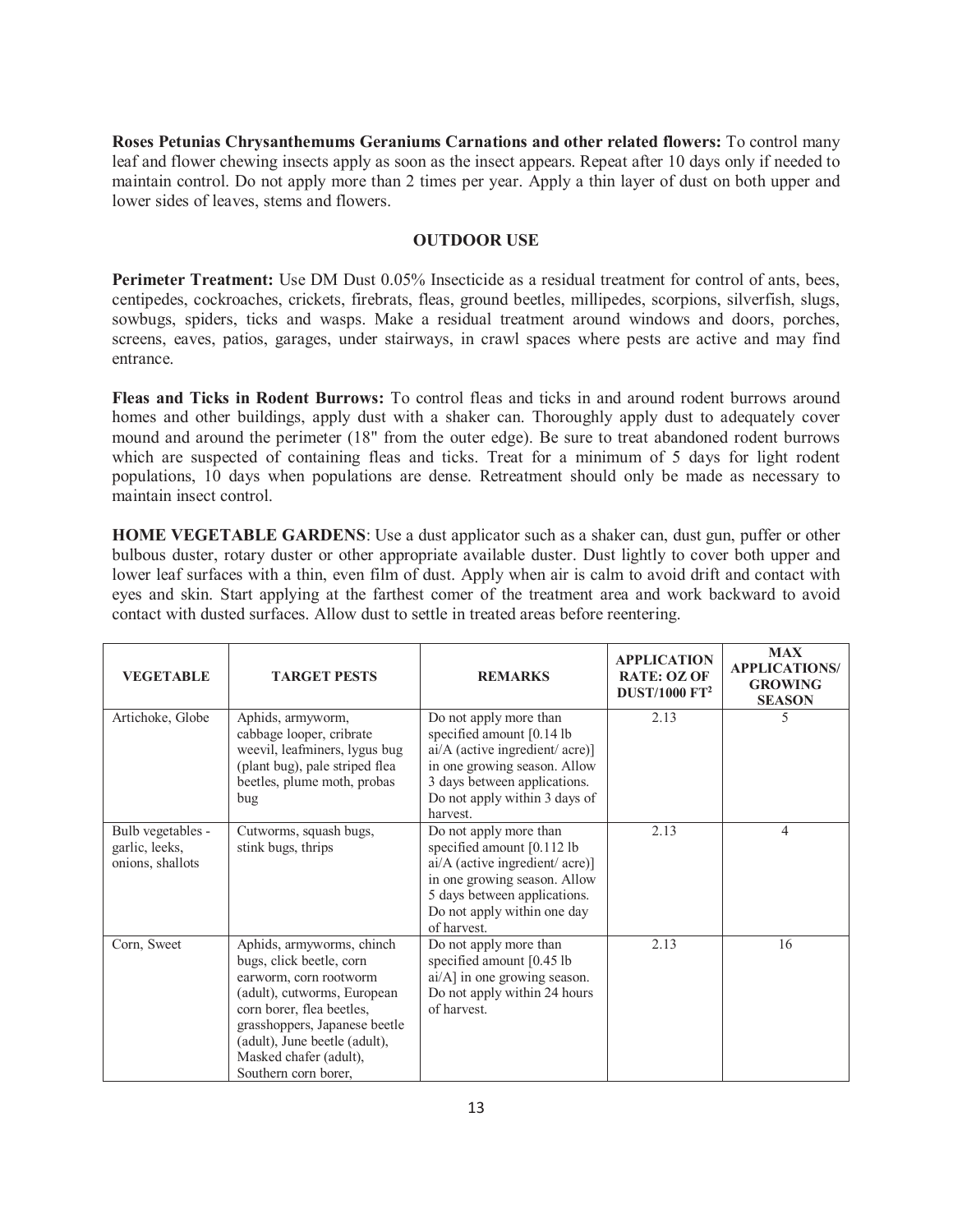|                                                                                                                                                                                                                                                                             | Southwestern corn borer, stalk<br>borer, squash bugs, stink bugs,<br>webworms                                                                                                                                                                                                                                                                                                      |                                                                                                                                                                                                                                                                                                                            |      |   |
|-----------------------------------------------------------------------------------------------------------------------------------------------------------------------------------------------------------------------------------------------------------------------------|------------------------------------------------------------------------------------------------------------------------------------------------------------------------------------------------------------------------------------------------------------------------------------------------------------------------------------------------------------------------------------|----------------------------------------------------------------------------------------------------------------------------------------------------------------------------------------------------------------------------------------------------------------------------------------------------------------------------|------|---|
| Corn, Pop                                                                                                                                                                                                                                                                   | Aphids, armyworms, chinch<br>bugs, click beetle, corn<br>earworm, corn rootworm<br>(adult), cutworms, European<br>corn borer, flea beetles,<br>grasshoppers, Japanese<br>beetle (adult), June beetle<br>(adult), Masked chafer<br>(adult), Southern corn borer,<br>Southwestern corn borer, stalk<br>borer, squash bugs, stink bugs,<br>webworms                                   | Do not apply more than<br>specified amount [0.095 lb<br>ai/A] in one growing<br>season. Do not apply within<br>21 hours of harvest.                                                                                                                                                                                        | 1.68 | 4 |
| Cucurbit<br>Vegetables-<br>Cantaloupes,<br>Chayote, Chinese<br>Wax Gourd,<br>Citron Melon.<br>Cucumber,<br>Gherkin, gourds,<br>Momordica<br>species<br>(balsom apple,<br>balsom pear, bitter<br>melon, Chinese<br>cucumber)<br>muskmelon,<br>pumpkin, squash,<br>watermelon | Armyworm, cabbage looper,<br>Colorado potato beetle, corn<br>earworm, cucumber beetle,<br>cutworms, diamondback moth<br>(larvae), Flea beetle,<br>grasshoppers, green peach<br>aphid, leafhopper, leafminer,<br>melonworm, pickleworm,<br>squash bugs, stink bugs,<br>tarnished plant bug, tomato<br>pinworm, vegetable weevil<br>(adult), western plant bug,<br>whitefly (adult). | Do not apply more than<br>specified amount [0.168 lb<br>ai/A] in one growing season.<br>Allow 3 days between<br>applications. Do not apply<br>within 3 days of harvest.                                                                                                                                                    | 2.13 | 6 |
| <b>Fruiting</b><br>Vegetables-<br>Eggplant,<br>groundcherry,<br>pepinos, peppers,<br>tomatillo, tomato                                                                                                                                                                      | Aphids, armyworms,<br>cabbage looper, Colorado<br>Potato Beetle, cucumber<br>beetle, cutworms,<br>diamondback moth,<br>European corn borer, flea<br>beetles, imported<br>cabbageworm, leafminers,<br>pepper weevil, squash bugs,<br>stink bugs, tarnished plant<br>bug, thrips, tomato<br>fruitworms, (corn earworm),<br>tomato pinworm, variegated<br>cutworm, whitefly           | Do not apply more than<br>specified amount [0.168 lb<br>ai/A] in one growing season.<br>Allow 5 days between<br>applications. Do not apply<br>within 1 day of harvest.                                                                                                                                                     | 2.13 | 6 |
| <b>Root Vegetables-</b><br>Carrot, celeriac,<br>Chervil (turnip<br>Rooted), Chicory                                                                                                                                                                                         | Armyworms, cabbage looper,<br>Colorado Potato Beetle,<br>cutworms, European corn<br>borer, flea beetles, green peach<br>aphid, leafhoppers, lygus bug,<br>(plant bug), pea aphid,<br>tarnished plant bug,                                                                                                                                                                          | Do not apply more than<br>specified amount [0.14 lb<br>ai/A] in one growing<br>season. Allow 3 days between<br>applications. Do not apply<br>within 3 days of harvest.<br>Other than radishes,<br>applications may not be made<br>to root vegetables whose tops<br>or leaves are to be harvested<br>for human consumption. | 2.13 | 5 |
| Tuberous &<br>Corm<br>Vegetables-                                                                                                                                                                                                                                           | Armyworm, cabbage looper,<br>Colorado potato beetle,<br>cutworms, European corn                                                                                                                                                                                                                                                                                                    | Do not apply more than<br>specified amount [0.14 lb<br>ai/A] in one growing season.                                                                                                                                                                                                                                        | 2.13 | 5 |